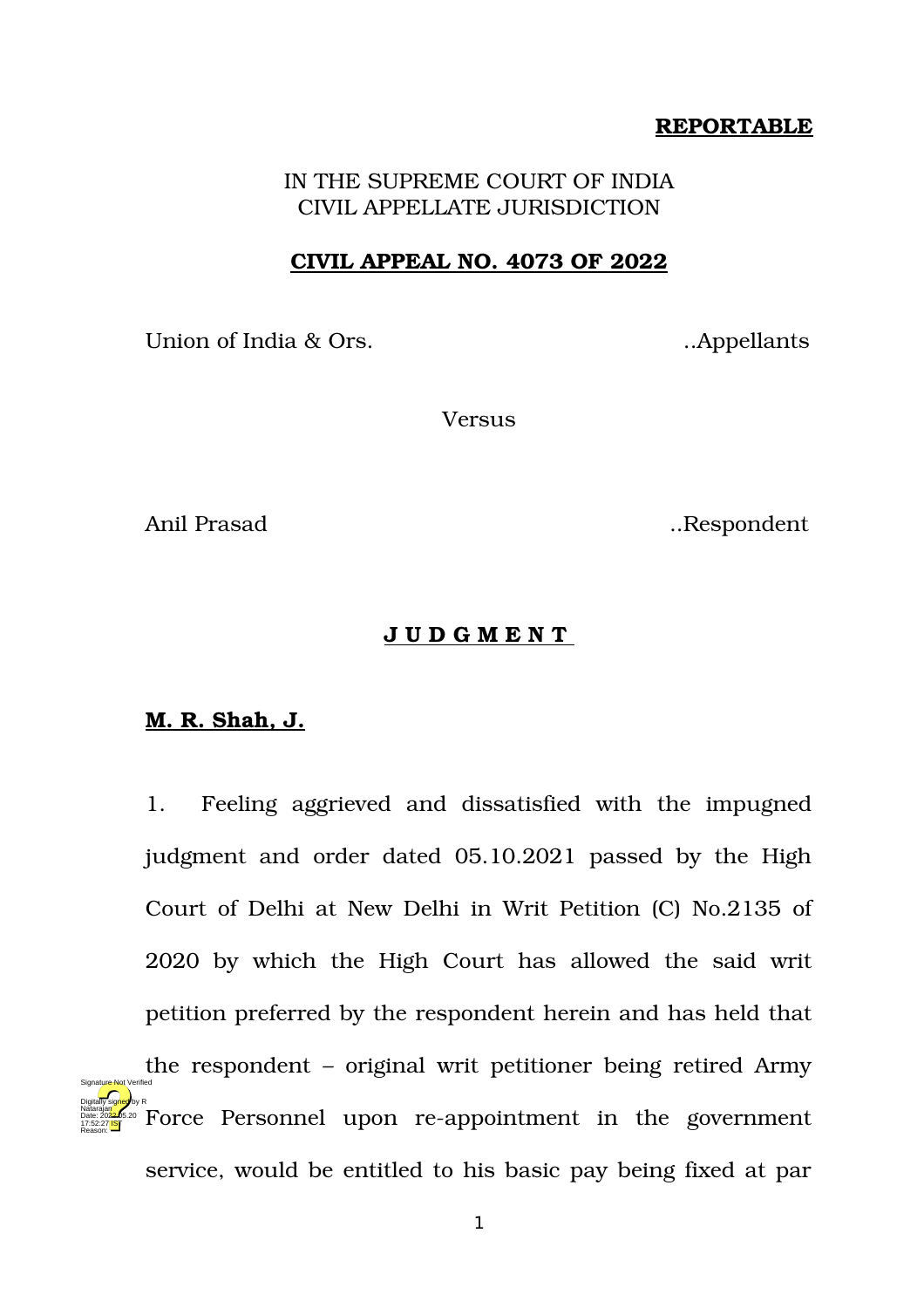with his last drawn pay, the Union of India and others have preferred the present appeal.

2. The respondent – original writ petitioner was a Major in the Indian Army and was discharged from service on 15.07.2007. He was appointed as an Assistant Commandant (Medical Officer) in the Central Reserve Police Force, in the pay scale of Rs.15600 39100 with grade pay of Rs.5400. The respondent – original petitioner claimed that as on the date of his discharge from the Indian Army, he was drawing pay of Rs.28340 with grade pay of Rs.6600, the same was entitled to be protected in terms of Para 8 of the Central Civil Services (fixation of Pay of Re-employed Pensioners) Order, 1986 (hereinafter referred to as 'CCS Order'). The original writ petitioner made a representation which came to be rejected by an order dated 24.04.2019. Thereafter the original writ petitioner preferred the writ petition before the High Court claiming that he would be entitled to his basic pay being fixed at par with his last drawn pay. Before the High Court heavy reliance was placed on the decision of the Division Bench of the High Court in the case of **Government of India & Ors.**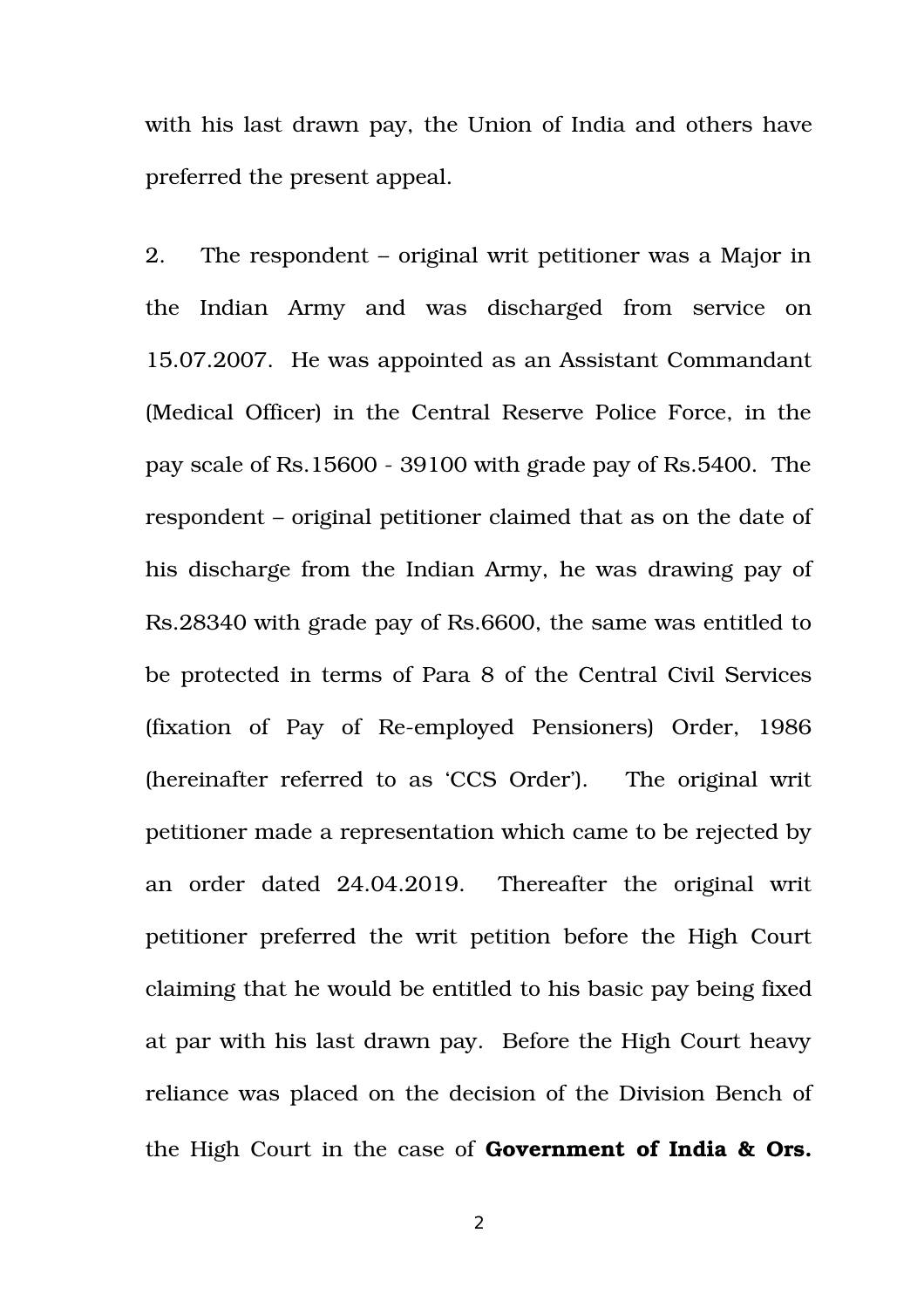**Vs. Captain (Retd.) Kapil Chaudhary in Writ Petition (C) No.2331 of 2012.** By the impugned judgment and order, the High Court has allowed the said writ petition and has directed the appellants to rework the pay fixation of the original writ petitioner by holding that upon reappointment in government service the original writ petitioner being a retired Armed Force Personnel would be entitled to his basic pay being fixed at par with his last drawn pay.

2.1 Feeling aggrieved and dissatisfied with the impugned judgment and order passed by the High Court in holding that on reappointment in the government service the original writ petitioner would be entitled to his basic pay being fixed at par with his last drawn pay, the Union of India and others have preferred this appeal.

3. Ms. Aishwarya Bhati, learned ASG, appearing on behalf of Union of India – appellant herein has vehemently submitted that the impugned judgment and order passed by the High Court is on a misreading of Para 8 of CCS Orders.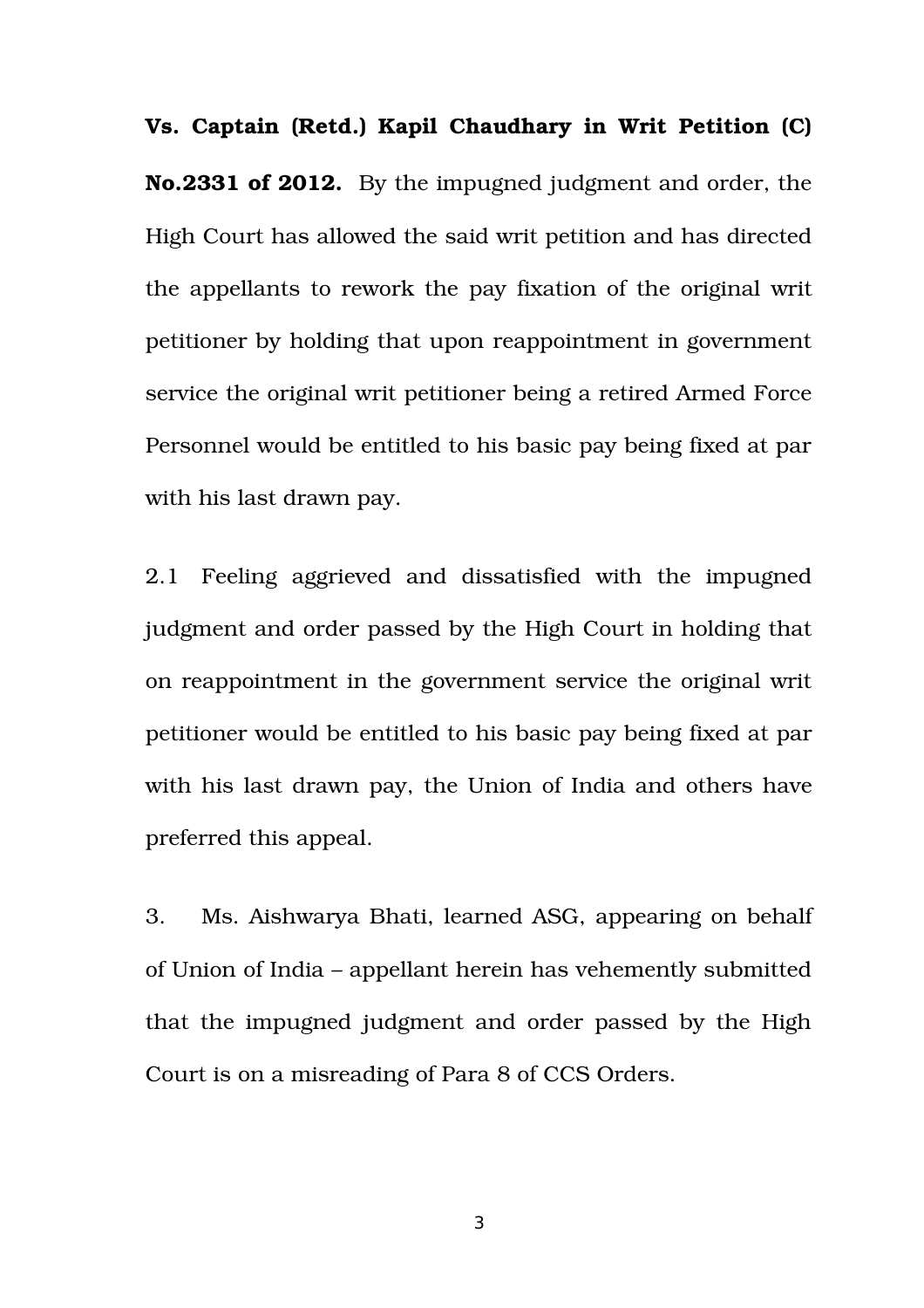3.1 It is submitted that as per Para 8 of the CCS Order on reappointment, an Emergency Commissioned Officer and Short Service Commissioned Officer who join the government service will be granted advance increments equal to the completed years of service rendered by him in Armed Forces on the basic pay scale which will be equal to or higher than the pay scale of the re-employed organization i.e. the civil post/the government post and not on the last drawn pay by the personnel in the Armed Forces.

3.2 It is submitted that Para 8 of the CCS Order does not speak about retaining of the last drawn basic pay or fixation at the rate of last drawn pay.

3.3 It is submitted that if the claim made by the respondent is allowed and it is held that on re-employment his pay fixation should be the last drawn pay in that case it violates the statutory provision of Para 8 of the CCS Order.

Making above submission, it is prayed to allow the present appeal.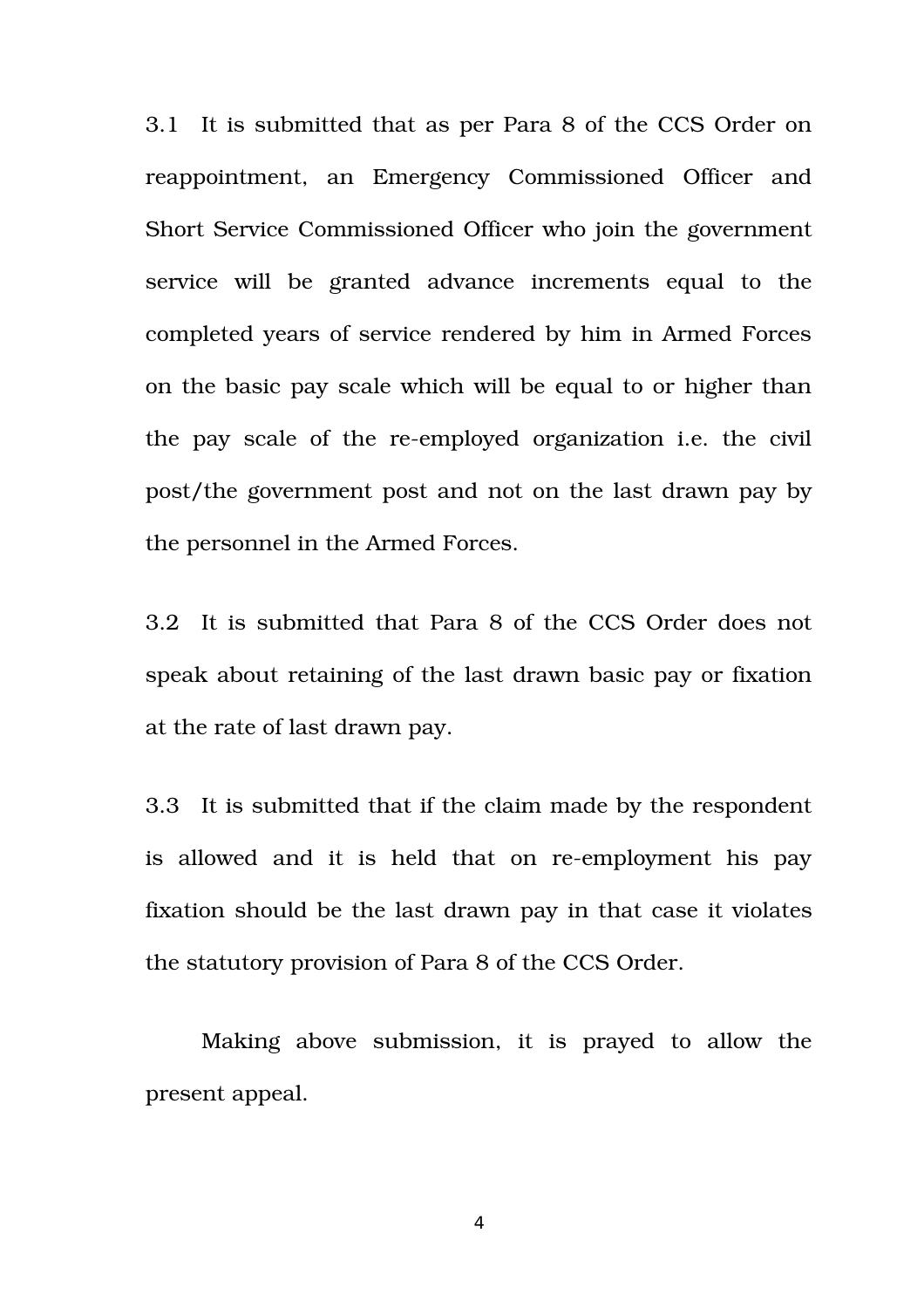4. Present appeal is vehemently opposed by Shri Vinay Kumar Garg, learned Senior Advocate appearing on behalf of the respondent. It is vehemently submitted by Shri Garg, learned Senior Advocate for the respondent that the impugned judgment and order passed by the High Court is absolutely in consonance with Para 8 of the CCS Order.

4.1 It is submitted that the respondent was working as a Captain in the Army Medical Corps of the Indian Army. In the year 2007, CRPF issued advertisement inviting applications for the post of Assistant Commandant (Medical Officer) to which the respondent applied. In the meantime, vide order dated 15.07.2007, the respondent was released from the Indian Army. It is submitted that at the time of his discharge from the Indian Army in the rank of Major, his last pay was in the pay scale of Rs.15600 – 39100 and was drawing  $Rs.28340$ as basic pay and grade pay at Rs.6600. It is submitted that subsequently he was appointed as Assistant Commandant (Medical Officer) in the year 2009 in the pay scale of Rs.15600-39100 with grade pay at Rs.5400. It is contended that on re-employment his pay scale was required to be fixed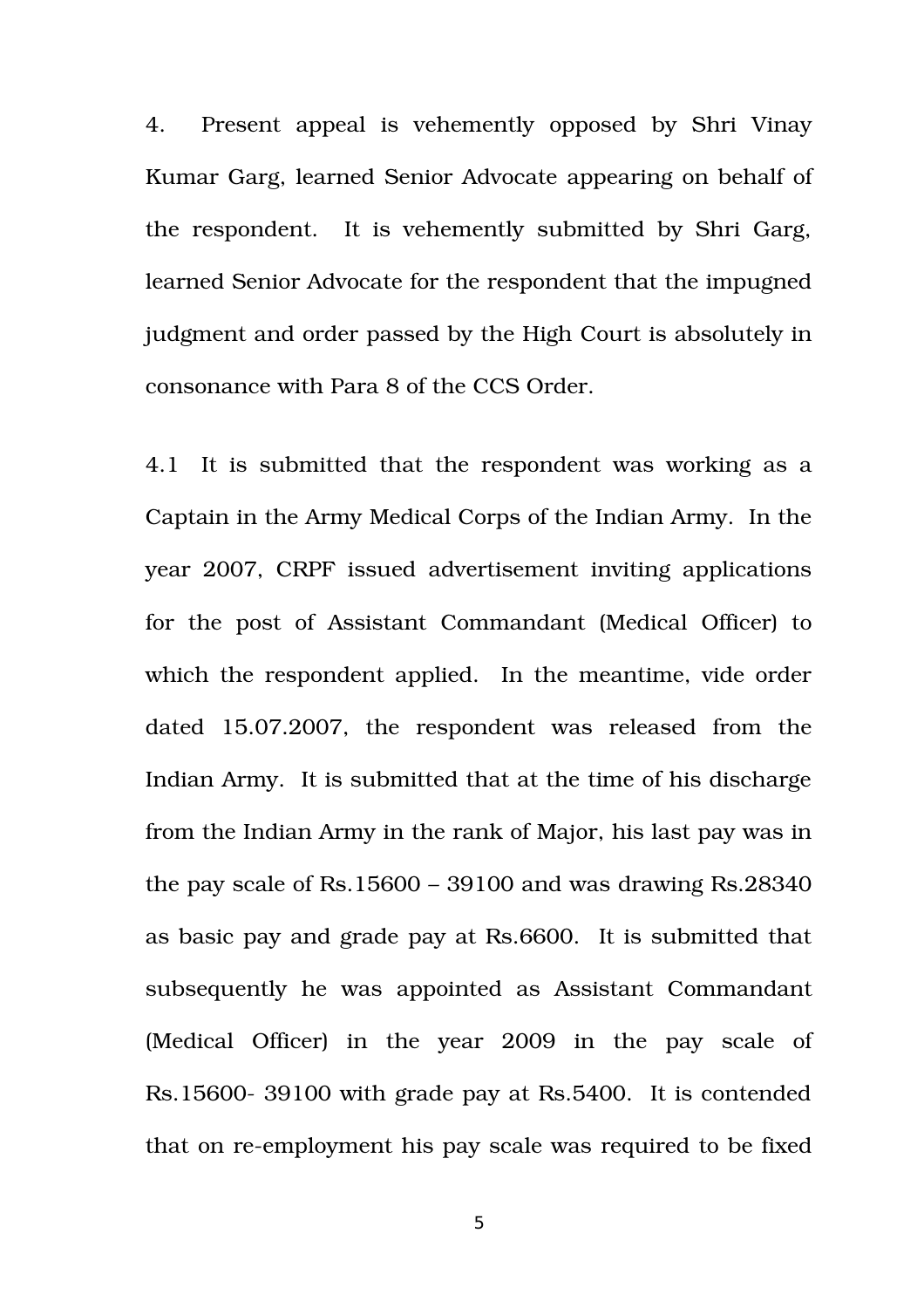at par with the pay scale he was drawing while in the Indian Army Service and as per the last drawn pay. It is submitted that as per Para  $8$  of  $CCS$  Order, though the appellants granted six increments i.e. for the number of years the respondent served in the Indian Army, however, the same was granted on the pay wrongly fixed by the appellants which ought to have been fixed at Rs.28340 i.e. the pay last drawn by the respondent in the rank of Major in the Army.

4.2 It is submitted that his grade pay was also fixed at Rs.5400 instead of Rs.6600, which was lower than what the respondent was receiving at the time when he was in the Indian Army. It is urged submitted that on a true interpretation of Para 8 of CCS Order, the High Court rightly observed and held that the respondent shall be entitled to the pay scale as per last drawn salary while working in the Indian Army. Hence, no error has been committed by the High Court in holding so is the submission.

Making the above submissions, it is prayed to dismiss the present appeal.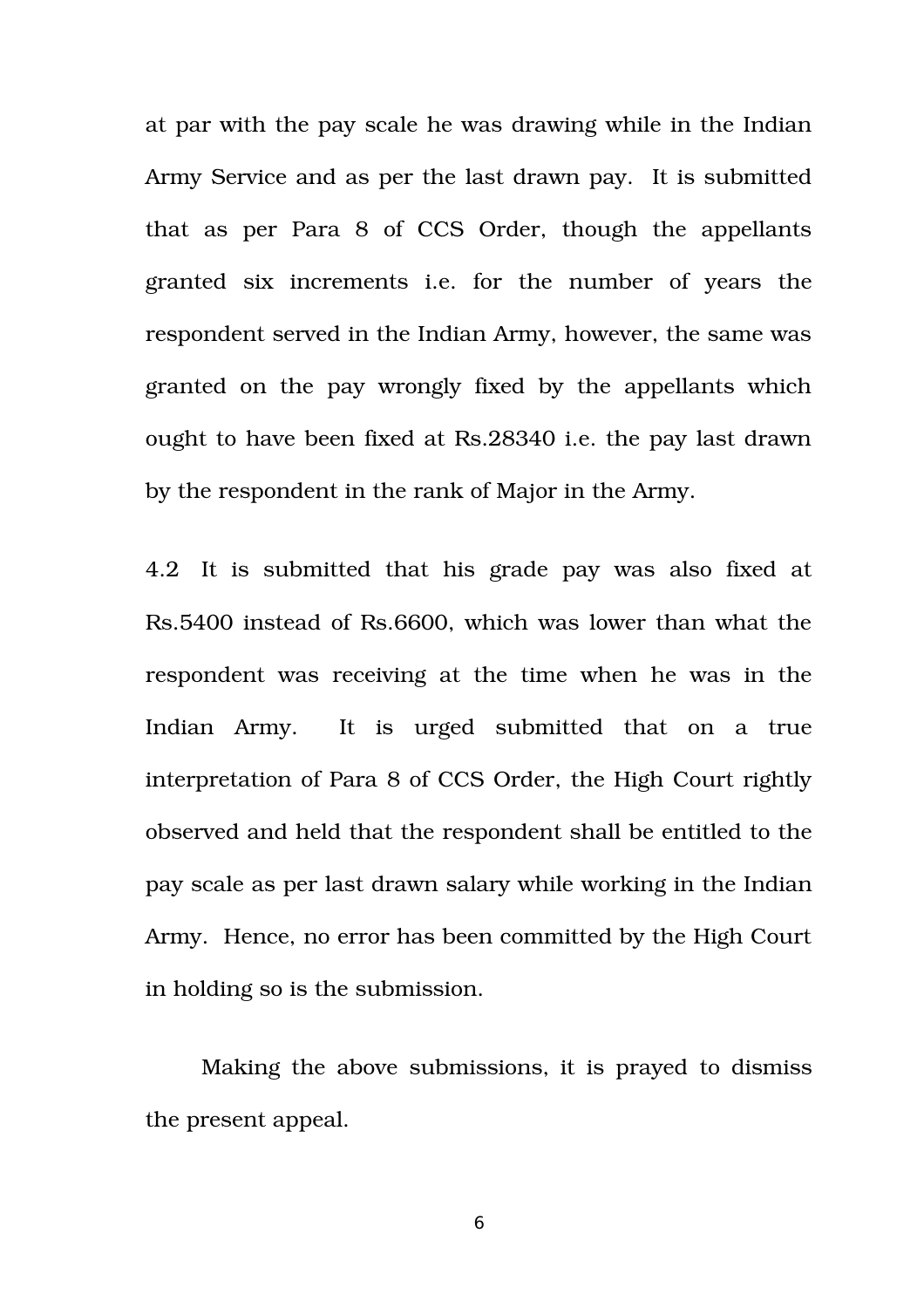5. We have heard learned counsel for the respective parties at length.

5.1 The short question which is posed for consideration before this Court is whether on re-employment in the government service, an employee who was serving in the Indian Army/in the Armed Forces shall be entitled to his pay scales at par with his last drawn pay?

5.2 While answering the aforesaid question Para 8 of CCS Order which is relevant for our purpose is required to be referred to which is as follows:

"8. Emergency Commissioned Officers and Short Service Commissioned Officers:

Emergency Commissioned Officers and Short Service Commissioned Officers who joined preofficers who joined precommissioned training or were commissioned after 10.01.1968 may, on their appointment in Government service to unreserved vacancies, may be granted advance increments equal to the completed years of service rendered by them in Armed Forces on a basic pay (inclusive of deferred pay but excluding other emoluments) equal to or higher than the minimum of the scale attached to the civil post in which they are employed. The pay so arrived at should not, however, exceed the basic pay (including the deferred pay but excluding other emoluments) last drawn by them in the Armed Forces."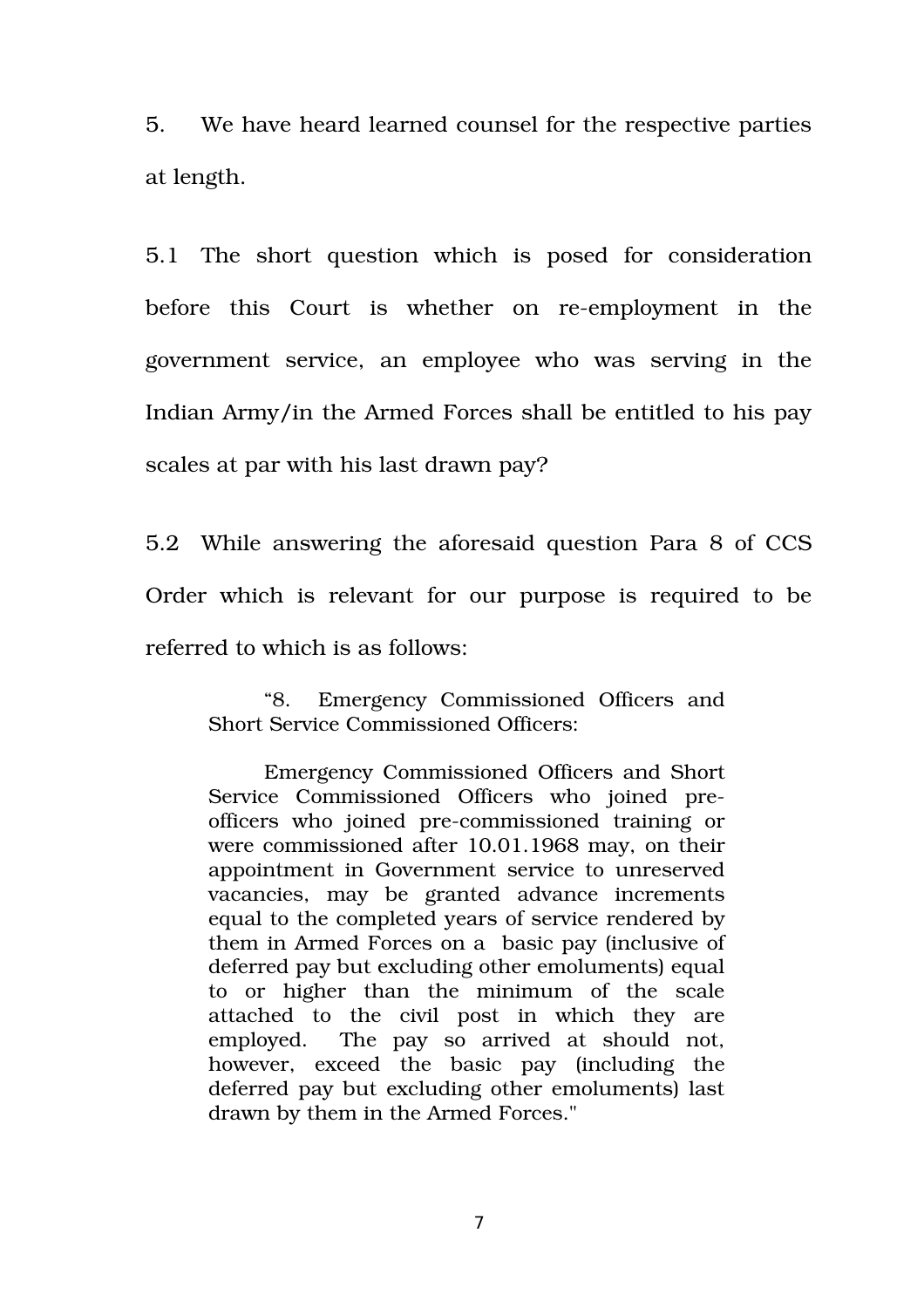5.3 On a plain reading of the above provision an Emergency Commissioned Officer and a Short Service Commissioned Officer working in the Armed Forces on his employment to a civil post shall be entitled to advance increments equal to the completed years of service rendered in the Armed Forces on a basic pay equal to or higher than the minimum of the scale attached to the civil post in which they are employed. However, the pay arrived at should not exceed the basic pay last drawn by them in the Armed Forces. Therefore, on a true interpretation of Para 8 on re-employment in the government service, an employee working with the Armed Forces, on reemployment shall be entitled to advance increments equal to the completed years of service rendered by him in the Armed Forces on a basic pay equal to or higher than the minimum of the scale attached to the civil post in which he is employed.

Para 8 of the CCS Order makes a reference to two rates of pay in case of emergency commissioned officers and shortservice commissioned officers being appointed in the government service: First, they may be granted advance increment equal to the completed years of service rendered by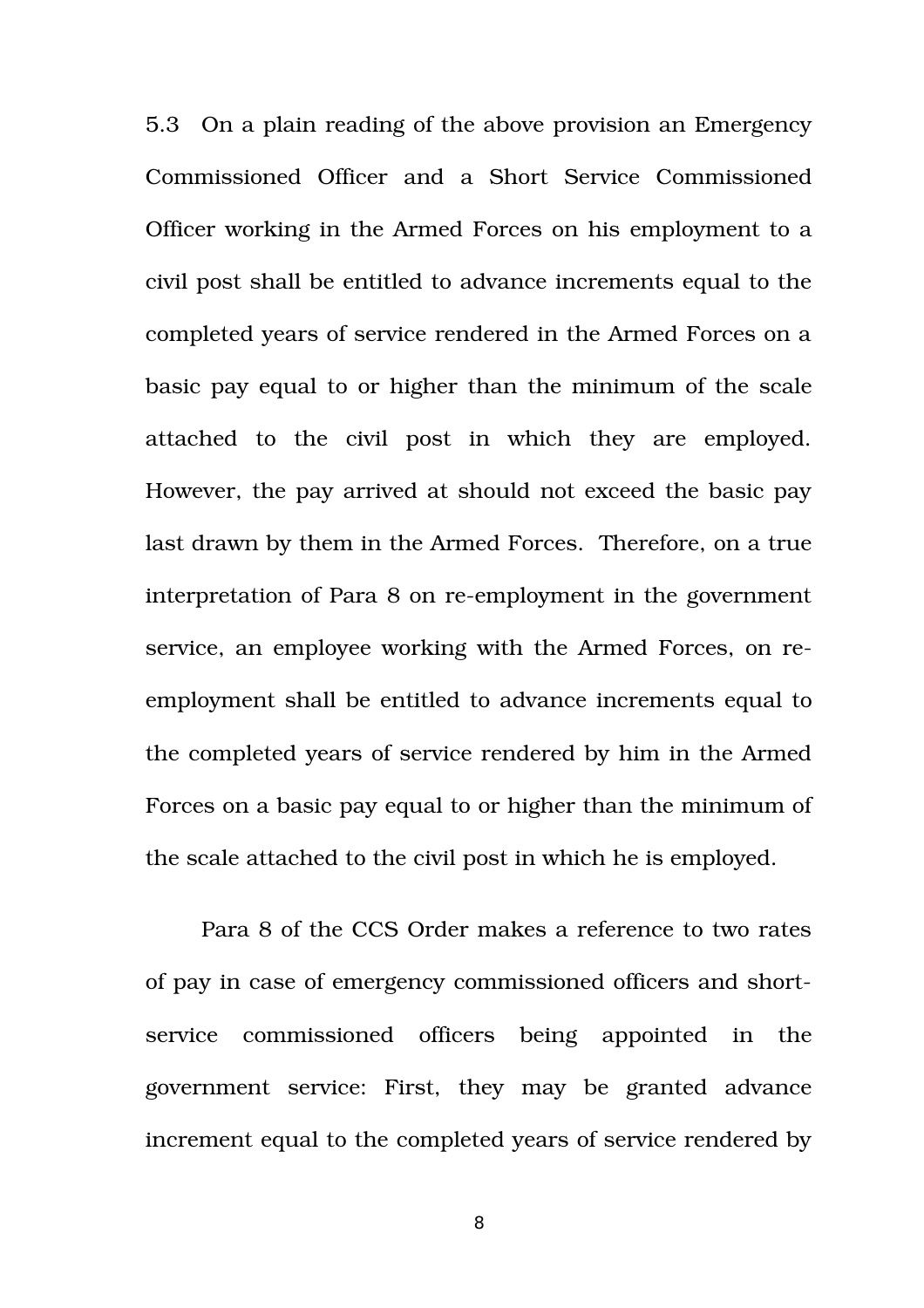them in the armed forces on a basic pay equal to or higher than the minimum of the scale attached to the civil posts in which they are employed. The pay is to be fixed with reference to the scale attached to the civil posts in which they are employed; Second, while computing the pay in the aforesaid manner it should not exceed the basic pay last drawn by them in the armed forces. In another words, while computing the pay of the said officers who joined the civil posts their pay cannot exceed last drawn pay by them in the armed forces. In case it exceeds then it is capped to the last drawn pay in the armed forces. Therefore, a claim for the last drawn pay in the armed forces is not a matter of right.

Applying the above in the present case, it is noted that the respondent was fixed at the entry level of PB-3 (Rs.15,600–Rs.39,100) in the armed forces and six advance increments equal to the number of years the respondent served in the Indian Army was added to the basic pay i.e.  $Rs.15,600/ -$  =  $Rs.19,600/ -$ . The Grade Pay fixed in the civil post is  $\text{Rs.}5,400/$ - and hence a total of  $\text{Rs.}25,080/$ - was the computed pay in the civil post. The said pay of Rs.25,080/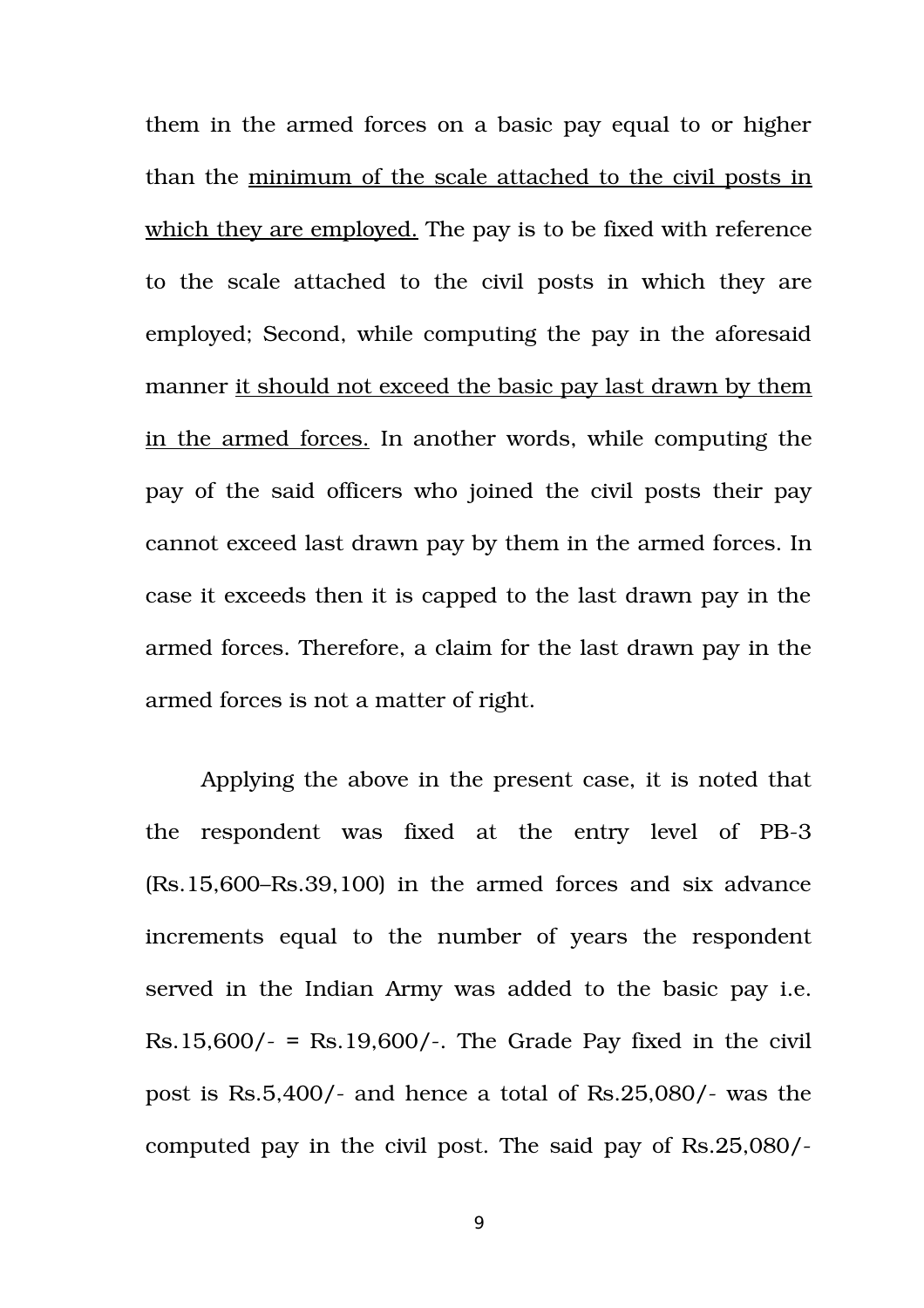does not exceed the pay last drawn by the respondent in the armed forces. Hence, the pay so computed is just and proper.

Para 8 of the CCS Order does not indicate that the pay last drawn by the respondent in the armed forces should be the pay to be computed when he joined the civil post. There is no entitlement of pay protection under para 8 of the CCS. The manner of computation of pay as envisaged under para 8 also clearly stipulates that the pay so arrived at should not exceed the basic pay (including the deferred pay but excluding other emoluments) last drawn by the respondent in the armed force. That does not mean that the respondent is entitled to a pay equal to what was last drawn by him in the armed force.

Also, para 8 of the CCS Order makes a reference to the civil post in which the personnel of armed force is to be employed with reference to the minimum scale of pay attached to the civil post and while computing the pay scale the last drawn pay in the armed force has no relevance in the sense that there is no pay protection that can be sought by the expersonnel of armed force. The reference to the last drawn pay in the armed forces is only to ensure that the pay computed in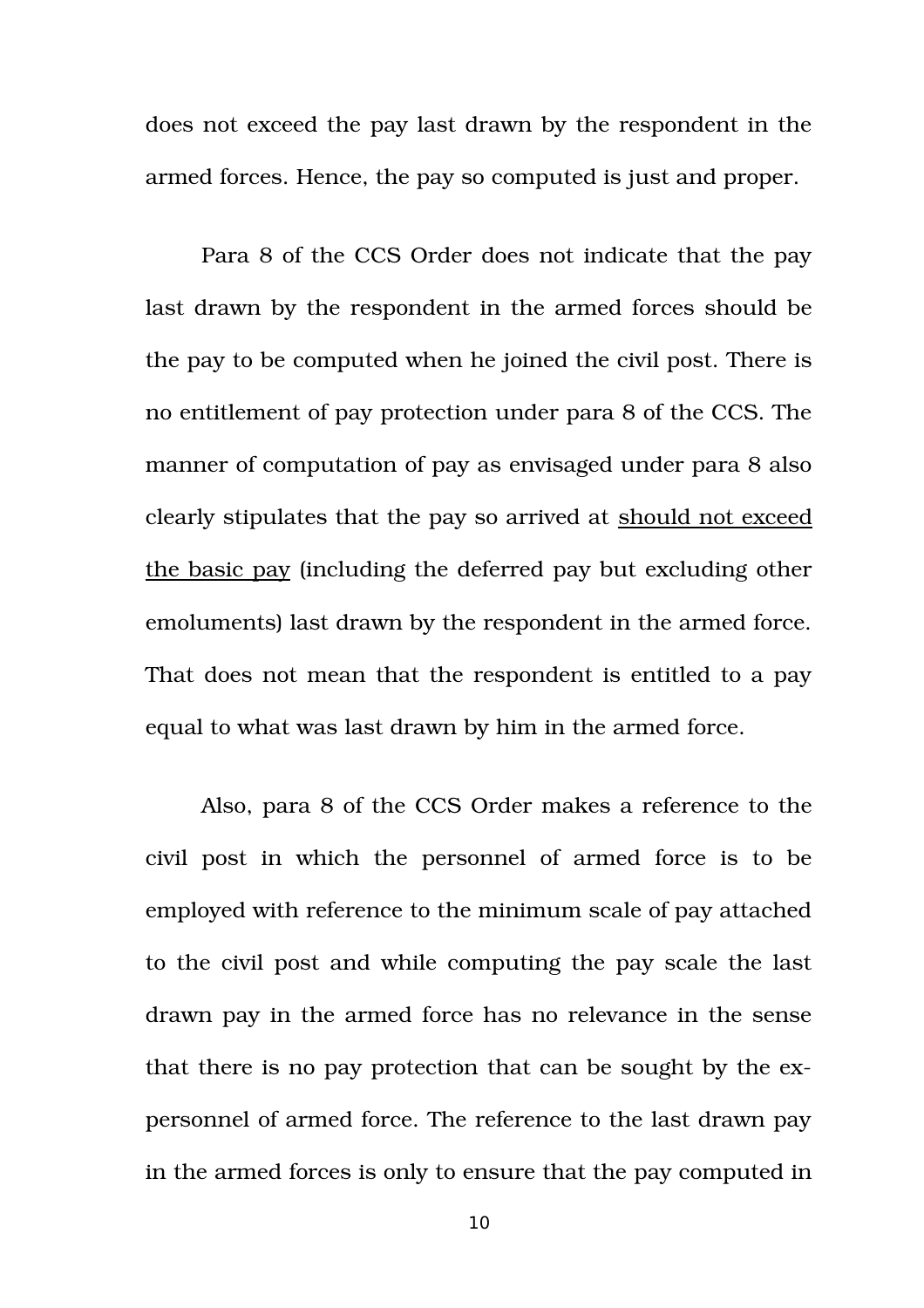the civil post in the manner envisaged in para 8 of CCS Order does not exceed the basic pay (including the deferred pay but excluding other emoluments) last drawn by the personnel in the armed forces. For example, if the minimum of the scale attached to the civil post is higher than the last drawn pay of the personnel in the armed force and while computing the pay for the civil post as envisaged under para 8 of CCS if it so exceeds then possibly the last drawn pay in the armed forces could be paid. The said Rule proscribes fixation of a pay exceeding the basic pay (including the deferred pay but excluding other emoluments) last drawn by the personnel in the armed forces in respect of the civil post to which an exarmed force personnel is appointed. Thus, in a case where computation of pay exceeds last drawn pay in the armed forces then, in such a situation possibly the last drawn pay of such a personnel can be fixed.

In the present case while serving in the Armed Forces respondent was in the pay scale of Rs.15600 – 39100. The post on which he was re-employed in the government service also carries the pay scale of Rs.15600 – 39100 and he has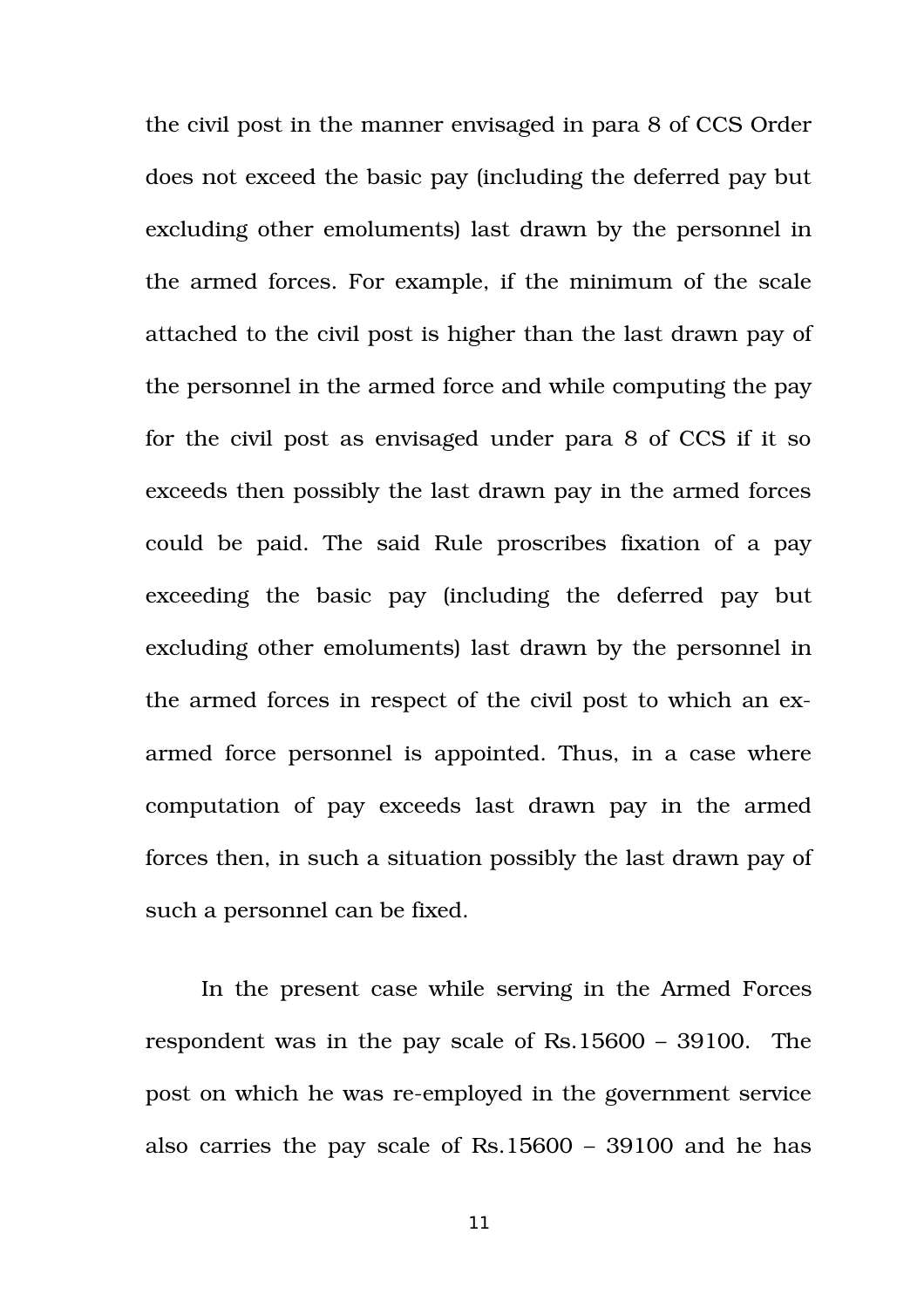been allowed advance increments of six years as he completed six years of service in the Armed Forces. However, his grade pay has been fixed at Rs.5400 being the grade pay which is available for the civil post.

5.4 Therefore, the pay fixation of the respondent in the government service was absolutely in consonance with para 8 of the CCS Order 1986. Para 8 does not provide that on reemployment in Government Services a retired Armed Force personnel would be entitled to his basic pay being fixed at par with his last drawn pay. Holding so will violate para 8 of the CCS Order. Under the circumstances the High Court has committed a grave error in observing and holding that the retired Armed Forces personnel on re-appointment in the government service would be entitled to the last drawn pay as Armed Forces personnel. Therefore, the impugned judgment and order passed by the High Court is unsustainable being contrary to para 8 of the CCS Order, 1986.

6. In view of the above and for the reason stated above, present appeal succeeds. The impugned judgment and order passed by the High Court is hereby quashed and set aside.